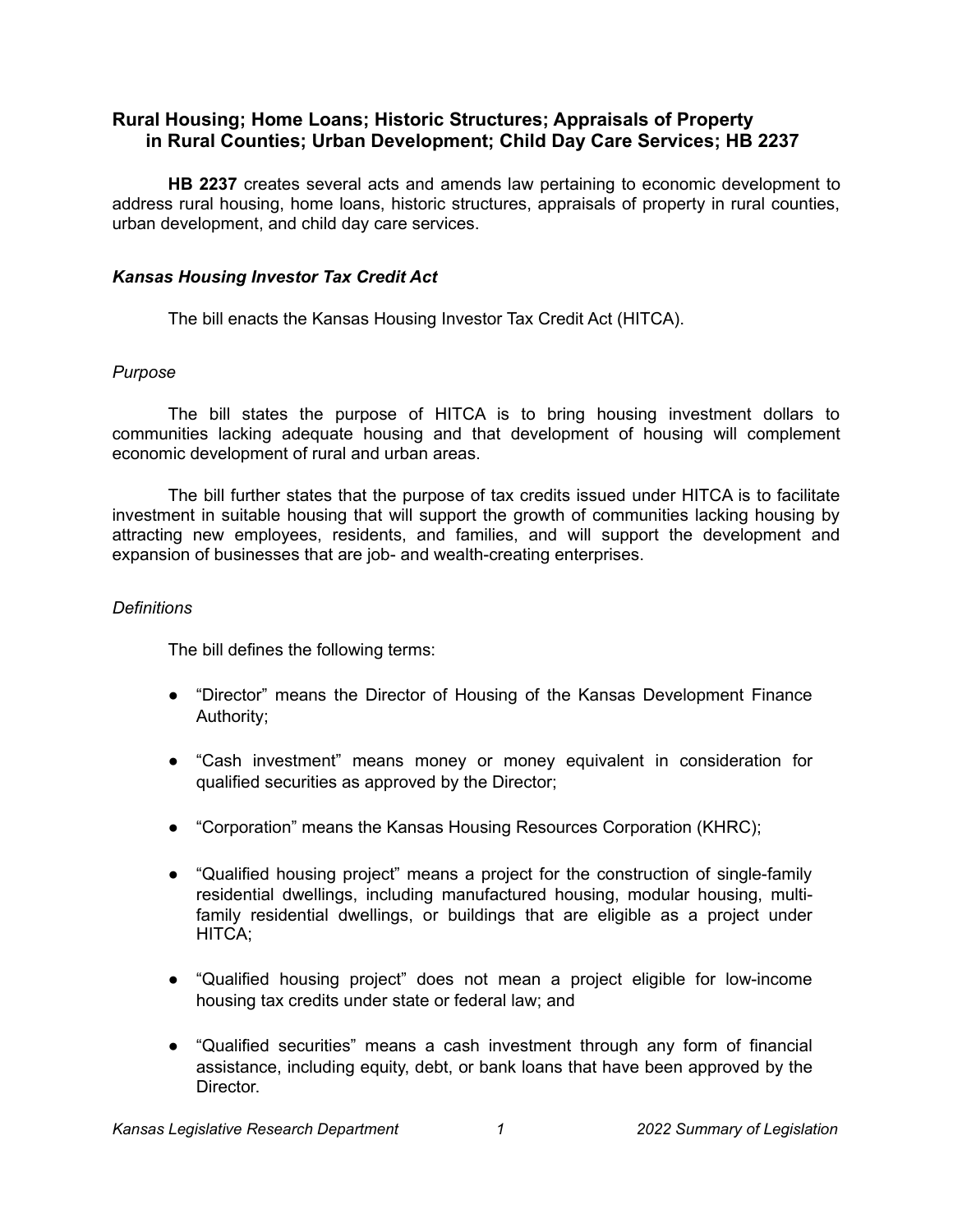The bill also defines the terms "act," "city," "county," "Kansas investor," "manufactured home," "modular home," and "qualified investor."

# *Program Established*

The bill establishes the HITCA within the KHRC, to be administered by the Director. The Director is authorized to issue tax credits to qualified investors who make cash investments in qualified housing projects, and to project builders and developers. The Director determines and issues tax credits to the projects that are most likely to provide the greatest economic benefit to and best meet the needs of the community lacking adequate housing where the project is located. The Director is required to give priority to Kansas investors when issuing tax credits.

# *Application*

To be designated a qualified housing project, the bill requires the project builder or developer to apply to the Director on a form approved by the Director that includes:

- The name and address of the project builder or developer, and the names of all principals or management;
- Information required by the Director if the project builder or developer is seeking tax credits for such builder's or developer's cash investment in the project;
- A project plan, including a description of the project, timeline, housing to be constructed, intended market, costs, anticipated pricing, and any other relevant information the Director may require;
- An economic impact statement for the project;
- A description of all project financing, the amount of any tax credits requested, and earliest year the tax credits may be claimed;
- The amount, timing, and projected use of the proceeds to be raised from qualified investors;
- The names, addresses, and taxpayer identification numbers (TINs) of all investors who may qualify for the tax credit, with the requirement that such list be updated when necessary; and
- Any additional information the Director may require.

## *Considerations*

The Director will be required to consider whether a project: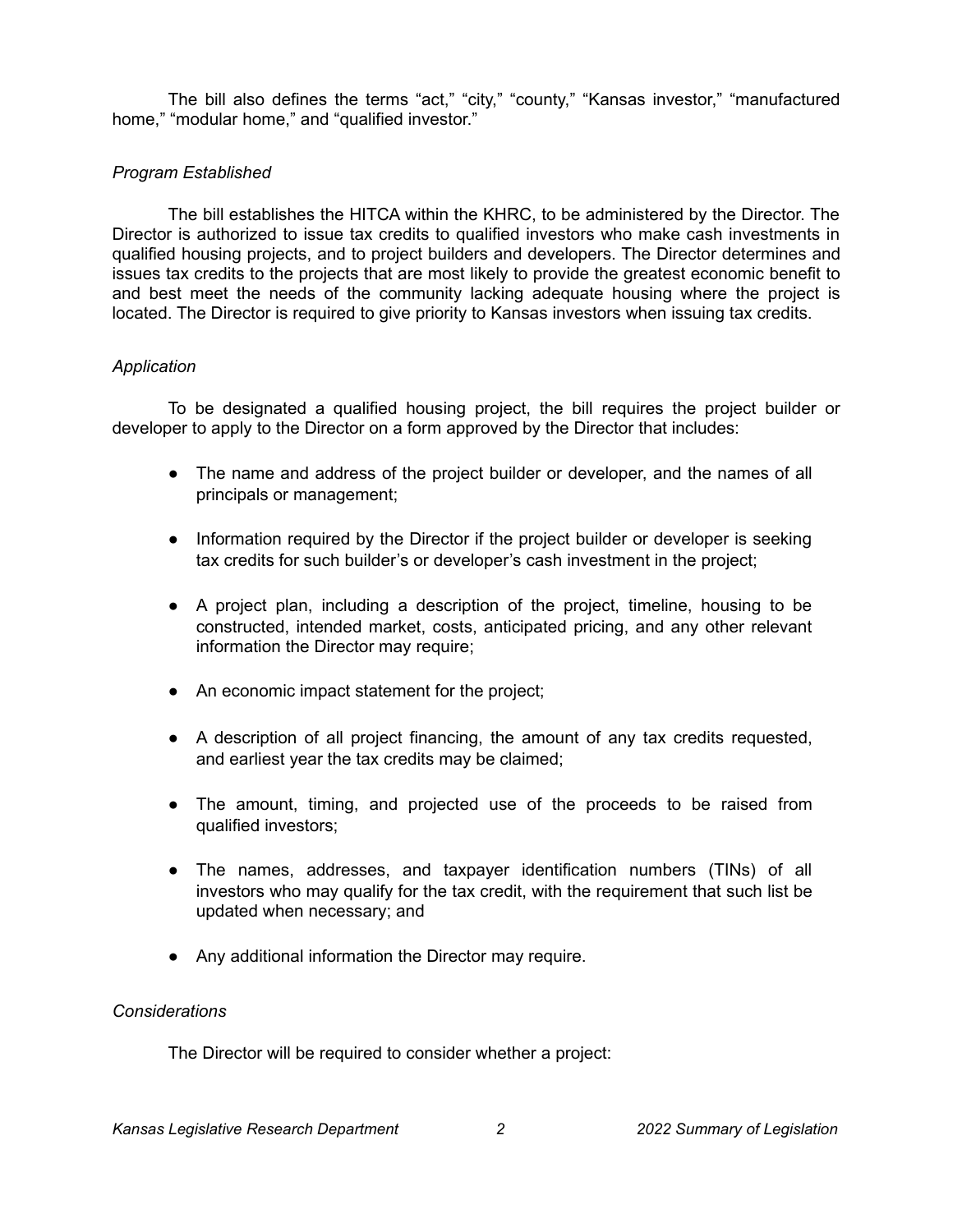- Has community support and governing body support of the city or county where the project is located;
- Will enhance the community's ability to attract new businesses or expand existing businesses by providing housing directly for employees or make housing significantly more available, or meet other significant housing needs to make the community attractive to new or expanding businesses or their employees;
- Has the financial support, management, planning, and market to be successful;
- Has had a housing needs analysis or survey provided either by the project builder or developer or by the project's county or city governing body that supports proceeding with the proposed project;
- Has met all other requirements of the HITCA; and
- Has met such other requirements of the Director as adopted in rules and regulations.

## *Project Agreement*

The Director, upon approval of an application, will enter into an agreement with the project builder or developer prior to issuing any tax credits. The agreement sets forth the amount of tax credits to be issued, the requirements for a cash investment, and the requirements for issuance of tax credits.

If the project builder or developer is approved for tax credits, the agreement is required to set forth the amount of approved credits and the amount of credits remaining for issuance to other qualified investors.

The agreement requires binding commitments by the project builder or developer to the KHRC for:

- Reporting progress and financial data, including investor information;
	- $\circ$  The project builder or developer is obligated to notify the Director in a timely manner of any changes in project qualifications or investor eligibility to claim a tax credit;
- The right of access to the project and financial records of the project builder or developer;
- The provision of information to be included in the economic development incentive program information database, pursuant to continuing law;
- Repayment requirements upon loss of designation as described in HITCA; and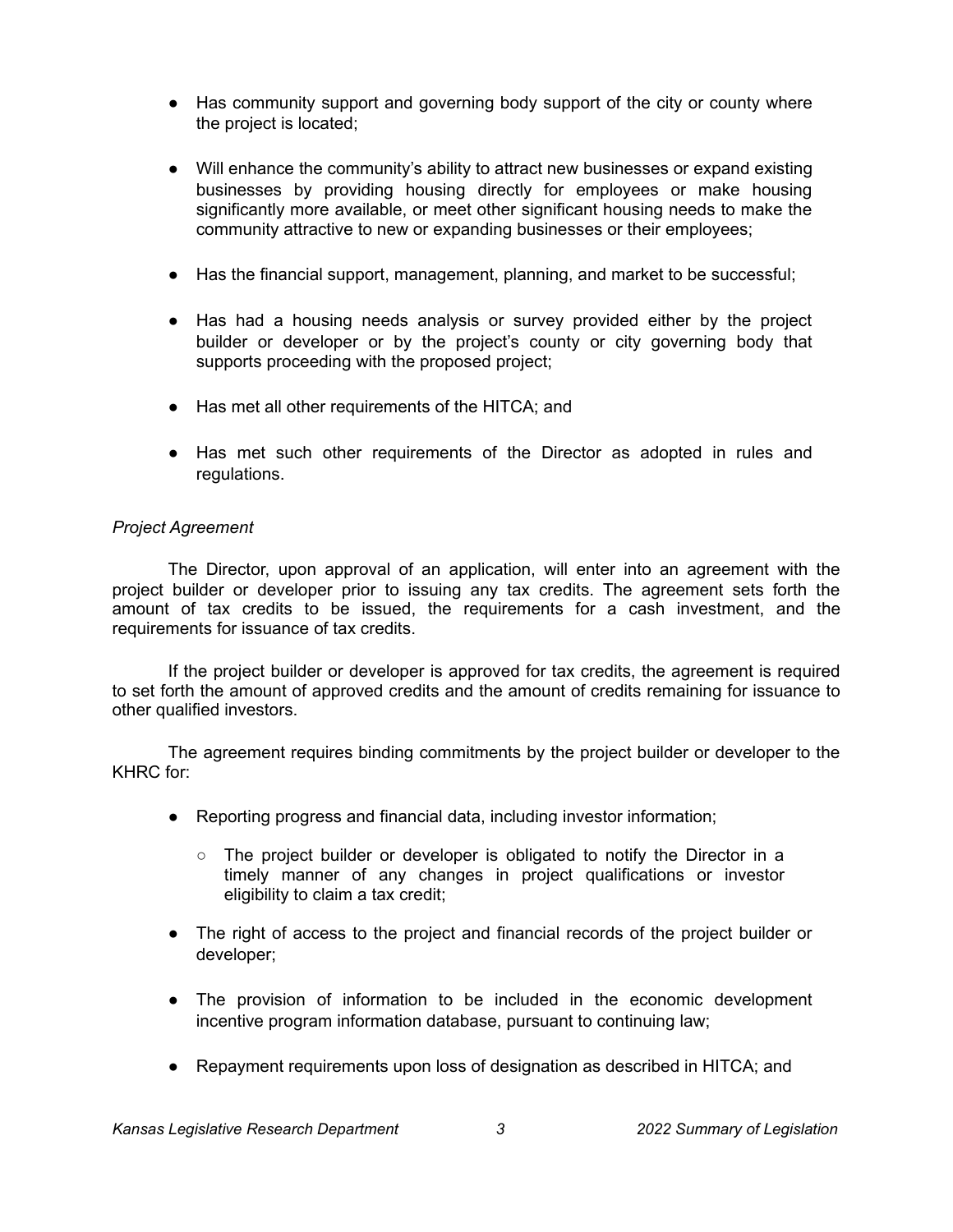● Any additional terms and conditions required by the Director.

## *Investment Reporting Requirements*

To be eligible to receive tax credits, a qualified investor must make a cash investment in the project in accordance with the project agreement. The project builder or developer will be required to promptly report to KHRC the following information:

- The name, address, and TIN of each qualified investor who has made a cash investment in qualified securities in the project and has received tax credits for this investment during any and all preceding years;
- The amounts of the cash investments by each qualified investor and a description of the qualified securities issued in consideration of such cash investments;
- The name, address, and TIN of each person the original qualified investor transferred tax credits to; and
- Any additional information as required by the Director.

Any violation of reporting requirements will be grounds for loss of the designation as a qualified housing project.

#### *Reimbursement of Costs, Liability, Rules and Regulations*

The bill allows for reimbursement of costs related to HITCA administration, application review, and the issuance of tax credits. The reimbursement will be through fees paid by the qualified project, qualified investors, or transferees of investors, according to a reasonable fee schedule adopted by the Director.

The bill will preclude the State of Kansas from being held liable for any damages to any qualified investor who makes an investment in a qualified housing project.

The bill will require the Director to provide information regarding the qualified housing projects and qualified investors to the Secretary of Revenue.

The bill requires the Director to adopt rules and regulations as necessary to implement HITCA, and authorizes the Secretary of Revenue to adopt rules and regulations as necessary to implement and administer HITCA.

#### *Income Tax Credit*

For tax year 2022 and all tax years thereafter, the bill authorizes a tax credit to be claimed against: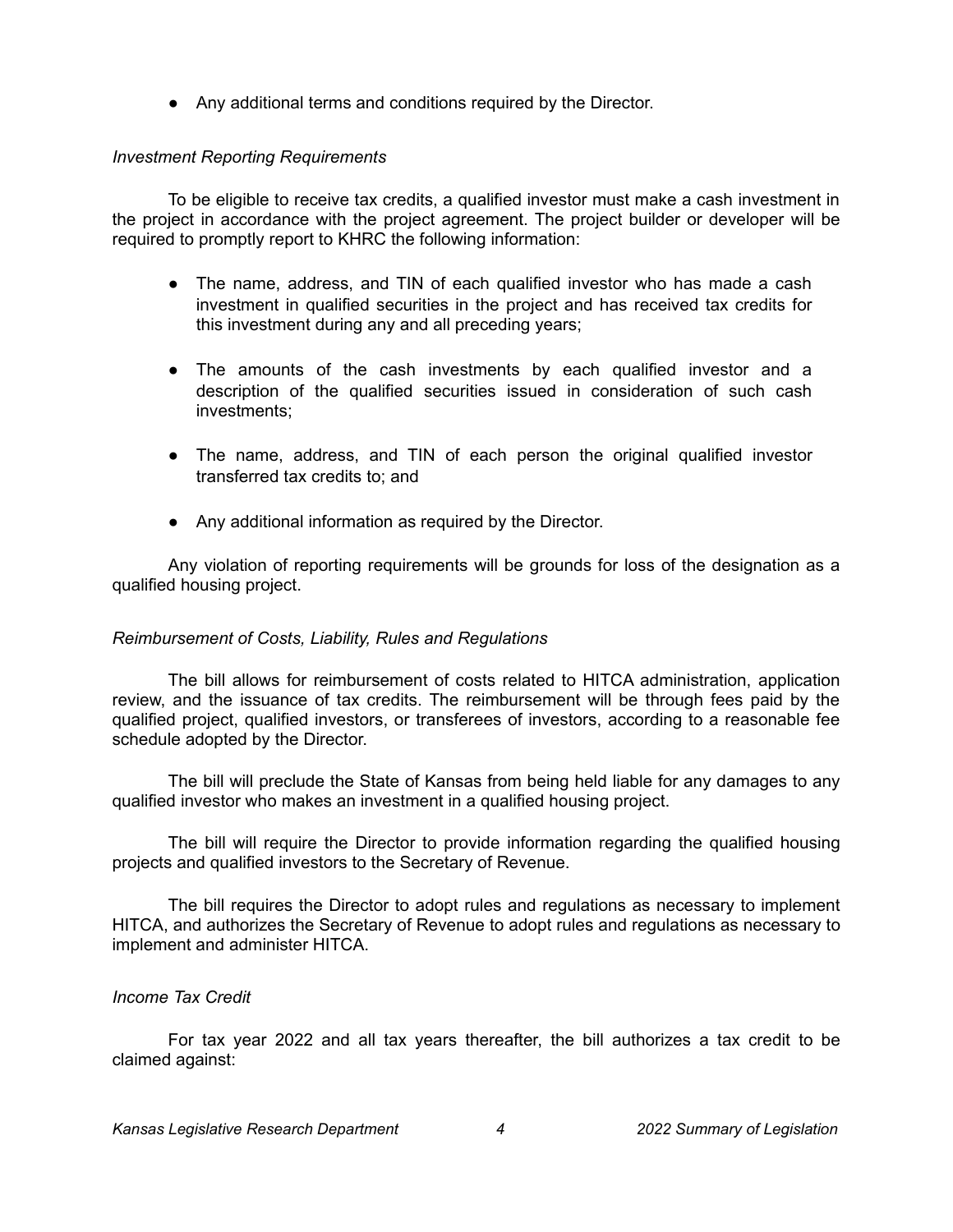- Kansas income tax liability;
- The privilege tax liability imposed upon any national banking association, state bank, trust company, or savings and loan company pursuant to continuing law; or
- The premium tax liability imposed upon an insurance company imposed by continuing law.

The tax credit may be claimed by:

- A qualified investor for a cash investment in a qualified housing project that has been approved and issued a tax credit by the Director;
	- $\circ$  The tax credit could be claimed in its entirety in the taxable year the cash investment is made; and
- A project builder or developer of a qualified housing project that has been approved and issued a tax credit by the Director.

To claim such tax credit, the qualified investor, or builder or developer, will be required to provide all information or documentation as required by the Secretary of Revenue. If the credit amount exceeds the taxpayer's tax liability in a taxable year, the remaining credit may be carried forward in the succeeding taxable years until the total credit amount is used, except that no credit may be claimed four taxable years after issuance, and any remaining credit will be forfeited.

## *Tax Credit Maximums*

The Director will be allowed to issue tax credits as follows:

- Up to \$35,000 per residential unit for qualified housing projects located in a county with a population of not more than 8,000;
- Up to \$32,000 per residential unit for qualified housing projects located in a county with a population of more than 8,000, but not more than 25,000; and
- Up to \$30,000 per residential unit for qualified housing projects located in a county with a population of more than 25,000, but not more than 75,000.

The bill limits a qualified housing project to a total of 40 such residential units per year for both single-family and multi-family dwellings.

The bill allows tax credits to be issued to a qualified investor in the amount of a cash investment of up to the total amounts previously specified. Project builders or developers will be able to apply each year for tax credits for additional units or phases of a project, and qualified investors may be issued tax credits for cash investments in multiple qualified housing projects.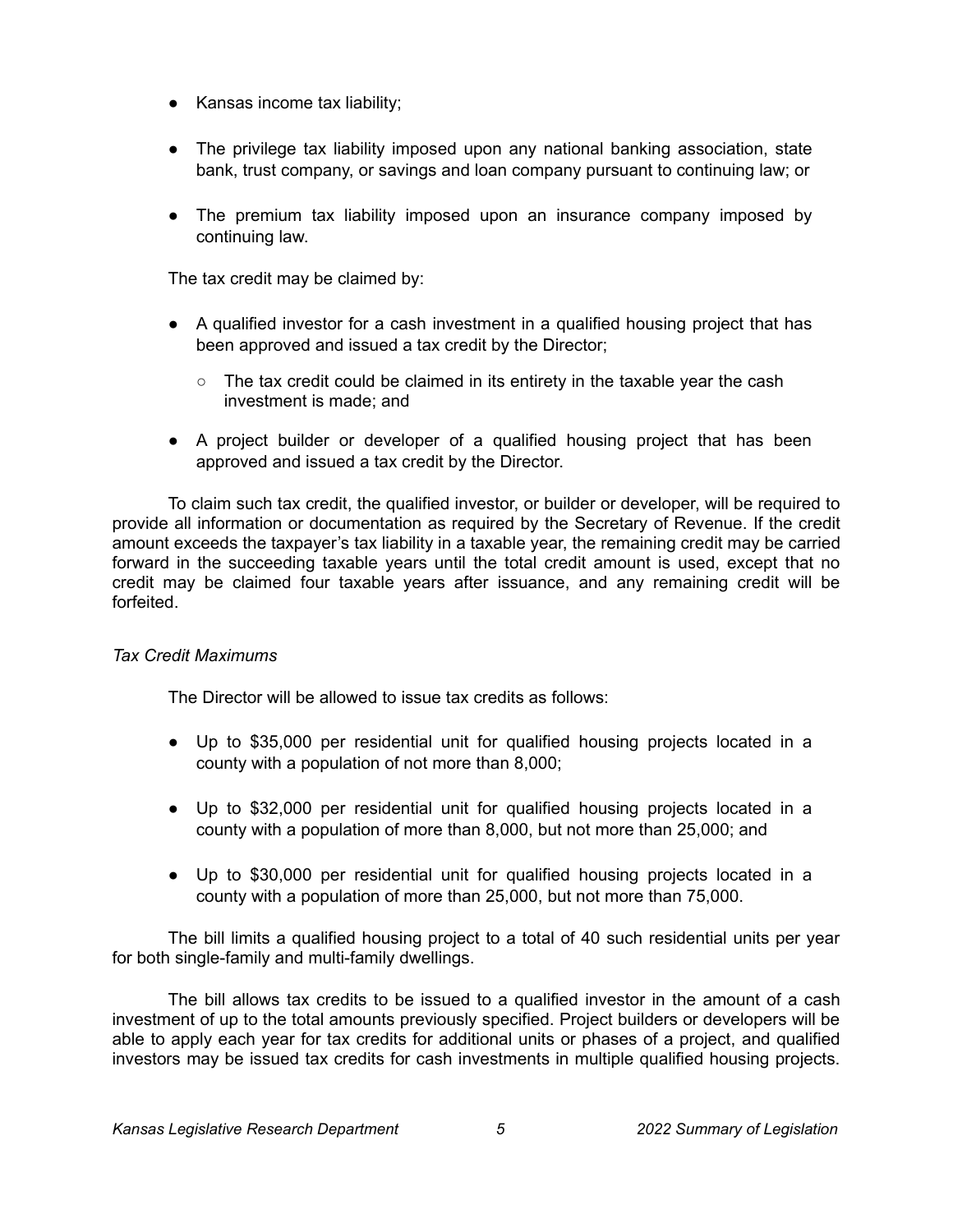Project builders or developers may also apply and be approved for multiple qualified housing projects in the same year.

The aggregate of tax credits that may be issued under HITCA could not exceed \$13.0 million each tax year. However, if the Director issues less than \$13.0 million in a tax year, the unissued balance may be carried forward one tax year and be issued in addition to the annual \$13.0 million. The Director will be required to allocate the following for qualified housing projects:

- Not less than \$2.5 million in tax credits in counties with a population of not more than 8,000;
- Not less than \$2.5 million in tax credits in counties with a population of more than 8,000, but not more than 25,000; and
- Up to \$8.0 million in tax credits in counties with a population of more than 25,000, but no more than 75,000.

### *Date of Cash Investment Acquisition*

The bill specifies that a cash investment in a qualified housing project is considered made on the date the qualified security is acquired, as determined by the Director.

## *Transferable Tax Credit*

The bill allows a qualified investor who receives a tax credit under HITCA but does not reasonably anticipate owing any such tax for the current taxable year to acquire a transferable tax credit, limited to the amount of the credit issued to the qualified investor. This tax credit may be transferred to any person and claimed as a credit against the recipient's Kansas tax liability in the same manner as the transferor, including carrying the tax credit forward. The tax credit may only be transferred one time and will have to be for the full amount of the tax credit, but may not include any interest.

The taxpayer claiming such credit will be responsible for providing documentation verifying the acquisition to the Secretary of Revenue. The transferor of the credit will be required to provide the Director and the Secretary of Revenue with the name, address, TIN, and other information as required of each transfer recipient.

#### *Loss of Designation*

If the Director determines a project is not in substantial compliance with HITCA or the project agreement, the Director must inform the project builder or developer in writing that the project will lose designation as a qualified housing project in 120 days from the date of mailing, unless the project is brought into compliance.

If the project is still non-compliant after the 120-day period, the Director must send a notice of loss of designation to the project builder or developer, the Secretary of Revenue, and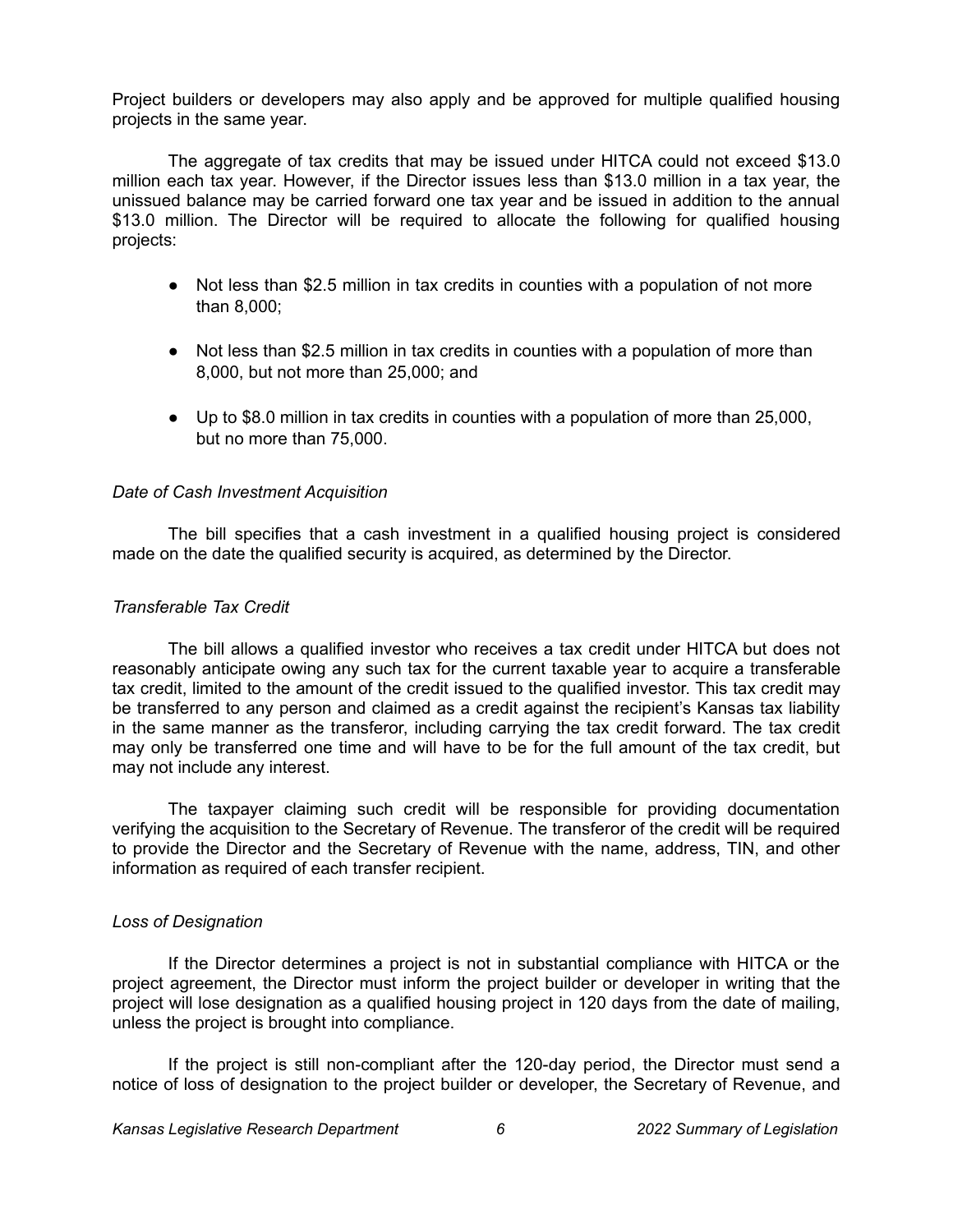all known qualified investors. Loss of designation will preclude the issuance of any additional tax credits for the project, and the Director is prohibited from approving any subsequent application for the project to be a qualified housing project.

Upon loss of the designation as a qualified housing project, the project builder or developer will be required to repay any tax credits they have claimed. Qualified investors will not have their tax credits disallowed solely due to the project losing its designation as a qualified housing project.

### *Annual Report*

The bill requires the Director to transmit a report annually to the Governor, the Senate Committee on Commerce, and the House Committee on Commerce, Labor and Economic Development. The bill requires the report to be based upon information received from each qualified housing project issued tax credits during the preceding tax year and to describe the following:

- How the purpose of the HITCA has been carried out;
- The total cash investments made for qualified securities in qualified housing projects during the preceding tax year and cumulatively;
- An estimate of jobs facilitated by housing developed under HITCA;
- An estimate of the multiplier effect on the Kansas economy of the investments;
- The amount of tax credits claimed in the previous fiscal year;
- A general description of the investors that benefited from the tax credits; and
- Any aggregate job creation or capital investment in Kansas resulting from the tax credits for the preceding five years.

The bill requires the report to be transmitted on or before January 31, 2023, and on or before January 31 of each year thereafter.

## *Director Review*

The bill requires the Director to annually review activities under HITCA to ensure tax credits issued pursuant to HITCA are done in compliance with HITCA and adopted rules and regulations.

## *Kansas Affordable Housing Tax Credit Act*

The bill establishes the Kansas Affordable Housing Tax Credit Act (AHTCA).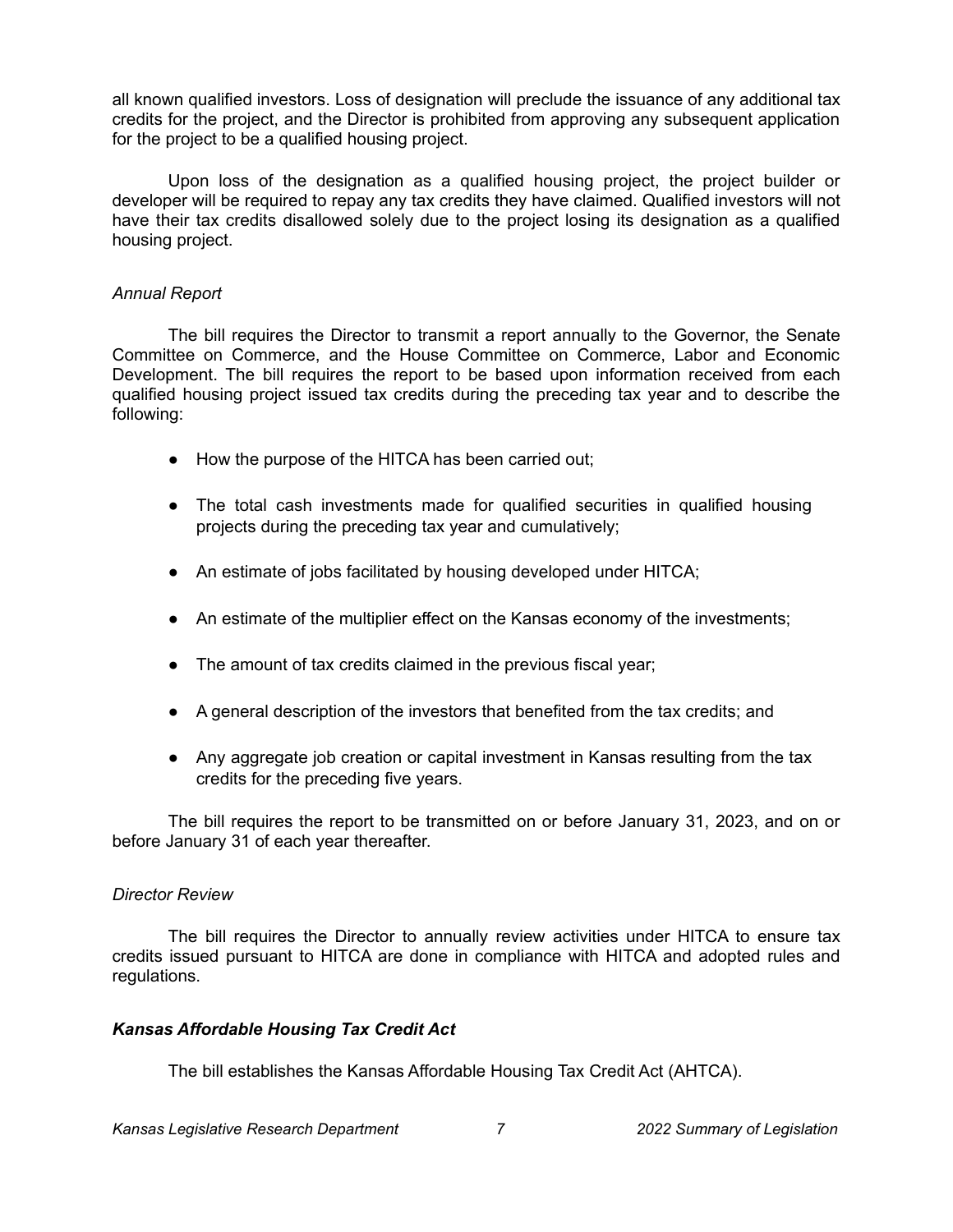# *Definitions*

The bill defines the following terms:

- "Credit" means the affordable housing tax credit allowed pursuant to AHTCA;
- "Pass-through" entity" means any limited liability company, limited partnership, or limited liability partnership;
- "Qualified allocation plan" means the qualified allocation plan adopted by KHRC pursuant to Section 42(m) of the federal Internal Revenue Code (IRC);
- "Qualified development" means a qualified low-income housing project as defined in Section 42 of the federal IRC that is located in Kansas and determined by KHRC to be eligible for a federal tax credit; and
- "Qualified taxpayer" means an individual, person, firm, corporation, or other entity owning an interest in a qualified development and subject to applicable Kansas taxes.

The bill also defines the terms "act," "allocation certificate," "credit period," "director," "federal tax credit," "KHRC," and "pass-through certification."

# *Tax Credit Authorized*

For tax year 2023 and all tax years thereafter, the bill authorizes a tax credit to be claimed against:

- Kansas income tax liability;
- The privilege tax liability imposed upon any national banking association, state bank, trust company, or savings and loan company pursuant to continuing law; or
- The premium tax liability imposed upon an insurance company pursuant to continuing law.

The tax credit will be for each qualified development for each year of the credit period in an amount equal to the federal tax credit allocated or allowed by the KHRC to such qualified development. The bill does not allow a reduction in the credit allowable in the first year of the credit period due to the calculation in Section 42(f)(2) of the IRC.

The KHRC will be required to issue an allocation certificate to an owner of a qualified development receiving a credit under the AHTCA, to be issued simultaneously with issuance of federal form 8609, related to federal tax credits.

The bill requires all allocations to be made pursuant to the qualified allocation plan.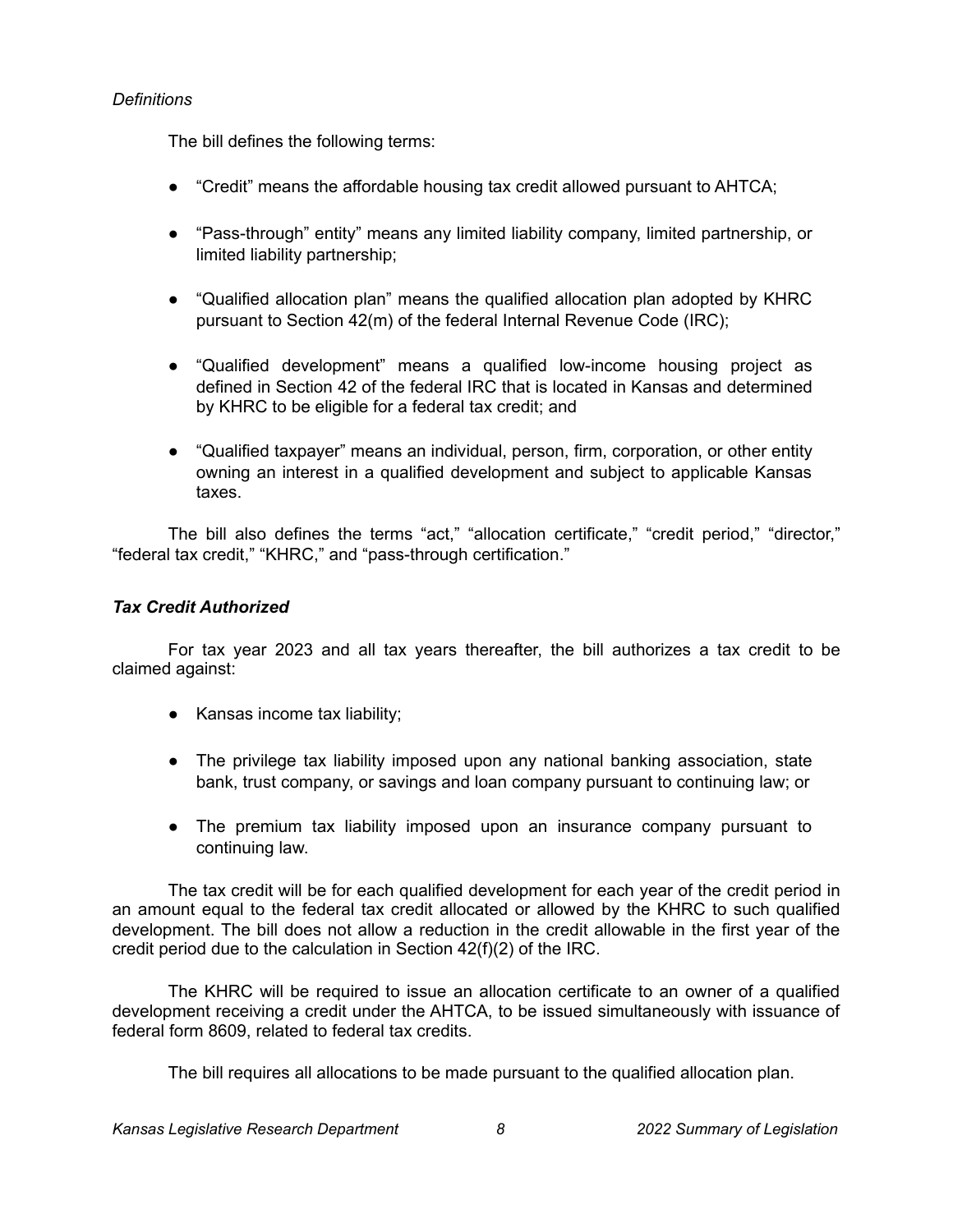### *Pass-through Entities*

The bill allows pass-through entities that are owners of a qualified development and receiving a tax credit under AHTCA to allocate the credit among its partners or members in any manner agreed upon, regardless of whether:

- Any such person is allocated or allowed any portion of any federal tax credit with respect to the qualified project;
- Allocation of the credit under the terms of the agreement has substantial economic effect within the meaning of Section 704(b) of the federal Income Tax Code; or
- Any such person is deemed a partner for federal income tax purposes, if the partner or member would be considered a partner or member under applicable state law governing such entity and has been admitted as a partner or member on or prior to the date for filing the qualified taxpayer's tax return, including any amendments to such tax return, with respect to the year of the credit.

The bill allows the tax credit to be allocated through any number of pass-through tiers and entities, none of which would be considered a transfer.

The bill requires any pass-through entity allocating a credit to its partners or members to attach a pass-through certification to its annual tax return. Each partner or member is allowed to claim or further allocate such amount pursuant to any restrictions in the AHTCA.

Each qualified development owner and taxpayer receiving a tax credit or portion of such credit will be required to file with their state income, privilege, or premium tax return a copy of the allocation certificate issued by KHRC and a copy of any pass-through certification as prescribed by the Director of Taxation.

## *Restrictive Covenants*

To receive a tax credit under AHTCA, the bill requires the qualified development to be the subject of a restrictive covenant requiring the development to:

- Be maintained and operated as a qualified development; and
- Be in accordance with accessibility and adaptability requirements of the federal tax credits and Title VIII of the federal Civil Rights Act of 1968, as amended by the Fair Housing Amendments Act of 1988.

The covenant is required for a period of 15 years, or such longer period as may be agreed upon by KHRC and the qualified development owners.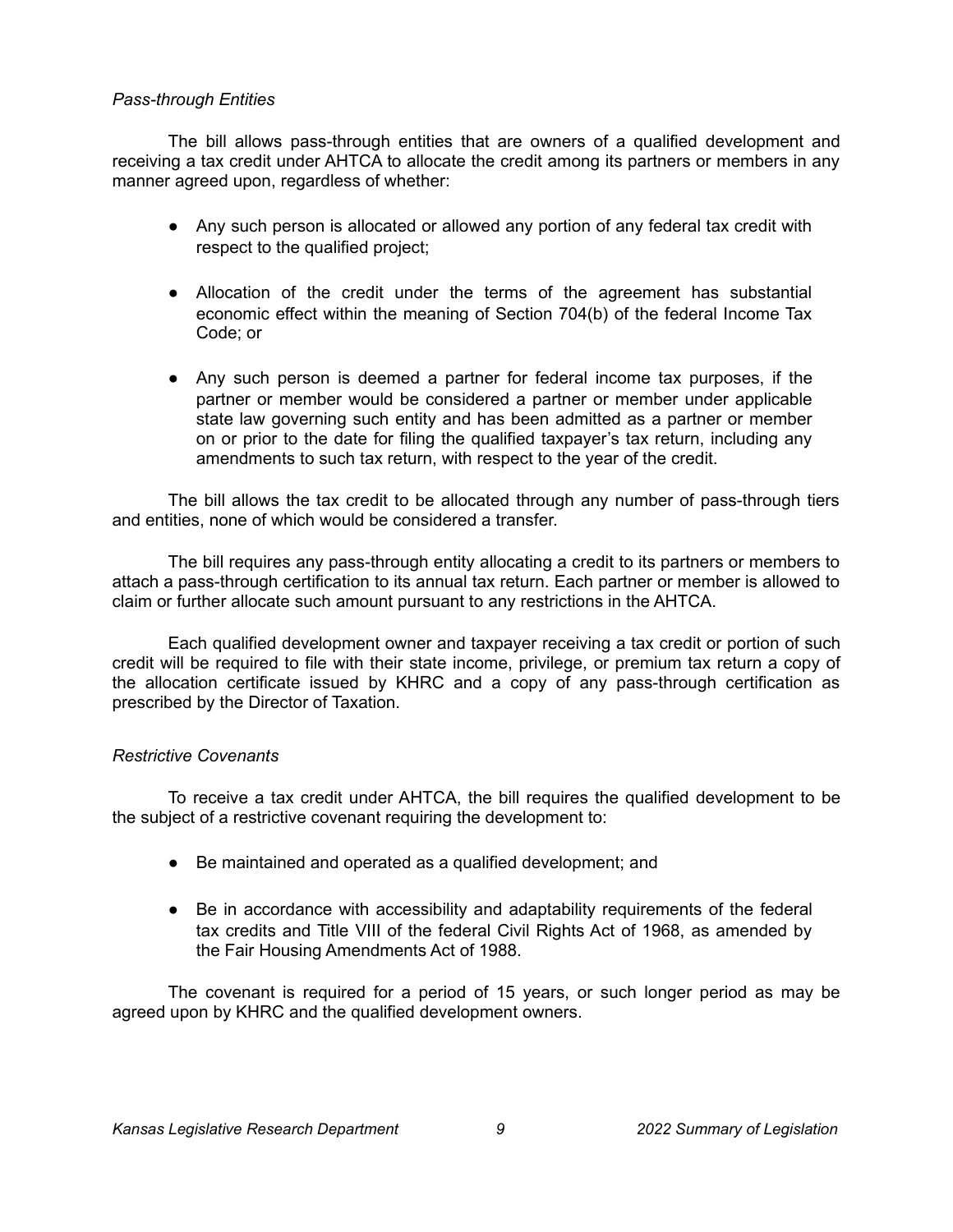#### *Credits Carried Forward*

The bill allows any credit amount in excess of the taxpayer's tax liability to be carried forward as a credit against their subsequent year tax liability for up to 11 tax years. The tax credit is applied first to the earliest years possible. Any unused tax credit amount will not be refunded to the taxpayer.

## *Eligibility Determination*

The bill requires the KHRC to determine eligibility for a tax credit, and to allocate credits in accordance with Section 42 of the federal IRC. The bill requires any combination of federal tax credits and AHTCA tax credits to be the least amount necessary to ensure the qualified development's financial feasibility.

### *Credits Subject to Recapture*

The bill requires the recapture of a portion of any credits authorized under AHTCA if a portion of any federal tax credits taken on a qualified development is recaptured or otherwise disallowed. The percentage of AHTCA credits to be recaptured will be equal to the percentage of federal credits subject to recapture or otherwise disallowed.

The recapture or disallowance of credits will increase the tax liability of the qualified taxpayer claiming the credits for the taxable year the recapture or disallowance event is identified.

## *Rules and Regulations*

The bill authorizes the KHRC and the Director of Taxation, in consultation with each other, to promulgate rules and regulations necessary to administer AHTCA.

## *Annual Report*

The bill requires the KHRC, in consultation with the Director of Taxation, to monitor and oversee compliance with AHTCA and to report any noncompliance to the Director of Taxation.

KHRC is required to submit a written report to the Legislature on or before December 31 of each year including:

- The number of qualified developments allocated credits during the allocation year and the total number of units supported by each development;
- A description of each qualified development, including the geographic location, household type, any specific demographic and income information about residents served, and the rents or set-asides authorized for each development; and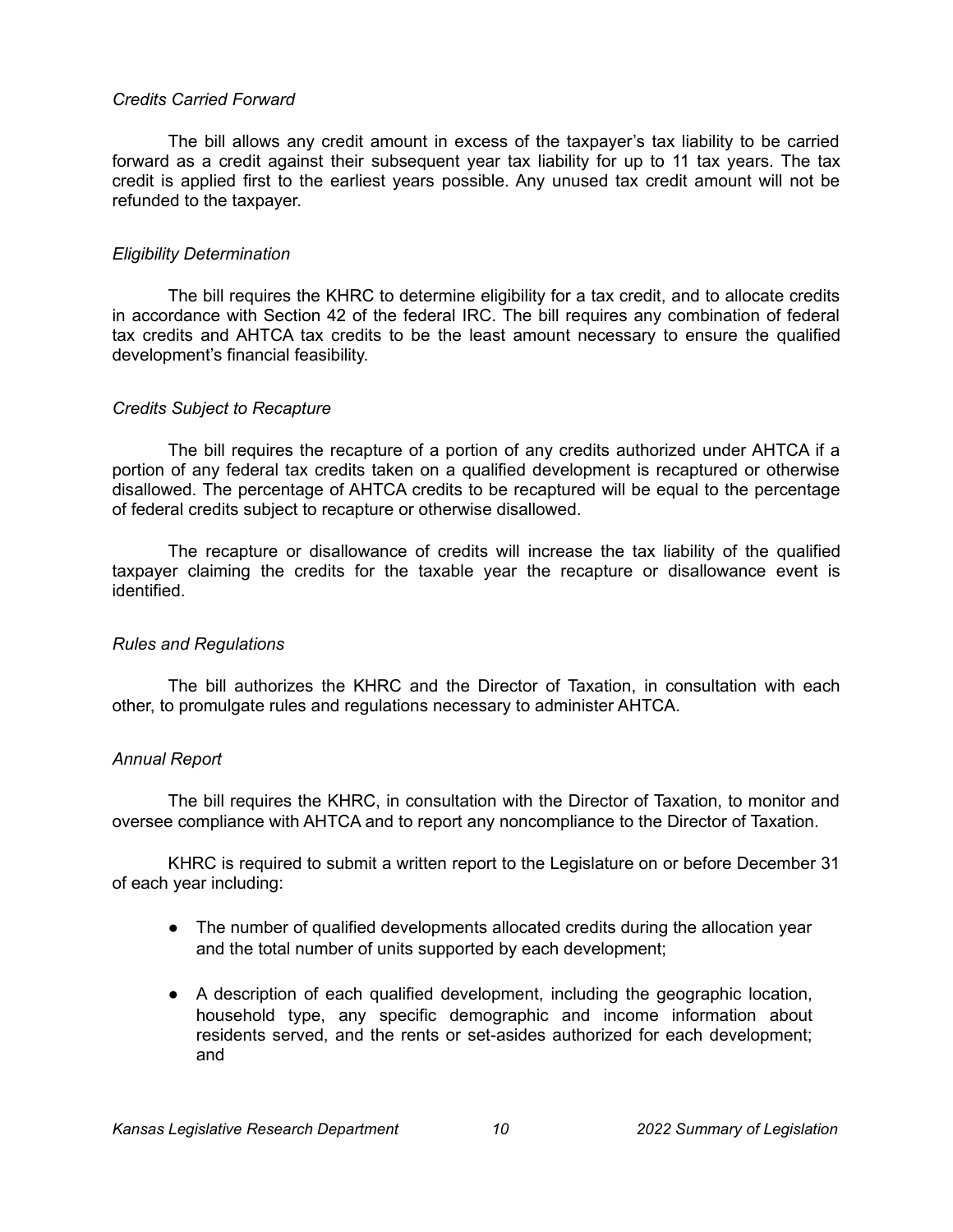● Housing market and demographic information that demonstrates how the qualified developments are addressing the need for affordable housing in the communities, including any remaining disparities in the community's affordable housing.

#### *Historic Kansas Act*

The bill creates the Historic Kansas Act, which modifies and establishes certain tax credits for older commercial structures in the state.

### *Older Structures Tax Credit*

The bill establishes, for all taxable years starting after December 31, 2021, a tax credit against a tax liability imposed upon a taxpayer by the Kansas Income Tax Act, the financial institutions privilege tax, or the premium tax, of 10 percent of costs and expenses incurred for the restoration and preservation of a commercial structure at least 50 years old that does not receive the continuing Historic Structures Tax Credit (KSA 79-32,211). This tax credit for costs and expenses will be limited to \$10.0 million annually. An additional 10 percent tax credit of costs and expenses will be allowed for the installation of fire suppression materials or equipment by a taxpayer.

**Required costs and expenses.** The bill requires the total amount of costs and expenses to equal at least \$25,000, but not exceed \$500,000.

**Allowable carry over.** The bill provides that if the tax credit exceeds the taxpayer's income, privilege, or premium tax liability for the year in which the rehabilitation was completed, the excess amount may be carried over for deduction in the next year or years until the total amount of the credit has been deducted from tax liability, except no credit may be carried forward after the tenth taxable year succeeding the taxable year in which the rehabilitation plan was placed in service.

**Financial institutions.** The bill requires financial institutions subject to the privilege tax (*e.g.*, banks, savings and loan associations, and savings banks) to pay taxes on 50 percent of the interest earned on loans to taxpayers used for costs and expenses for the restoration and preservation of a commercial structure at least 50 years old or for the installation of fire suppression materials or equipment.

**Corporations.** The bill details, for purposes of a corporation having an election in effect under subchapter S of the federal IRC, the entities that may claim the tax credits.

**Transfer of tax credits.** The bill allows for the transfer of tax credits. The taxpayer acquiring credits (assignee) will be able to use the amount of the acquired credits to offset up to 100 percent of the assignee's income, privilege, or premium tax liability for either the taxable year in which the costs and expenses were made. The bill allows unused credit amounts claimed by the assignee to be carried forward for up to five years, with all credits being claimed within ten years following the tax year in which the costs and expenses were made. The bill requires the assignee and assignor to enter into a written agreement, including terms and conditions of the agreement.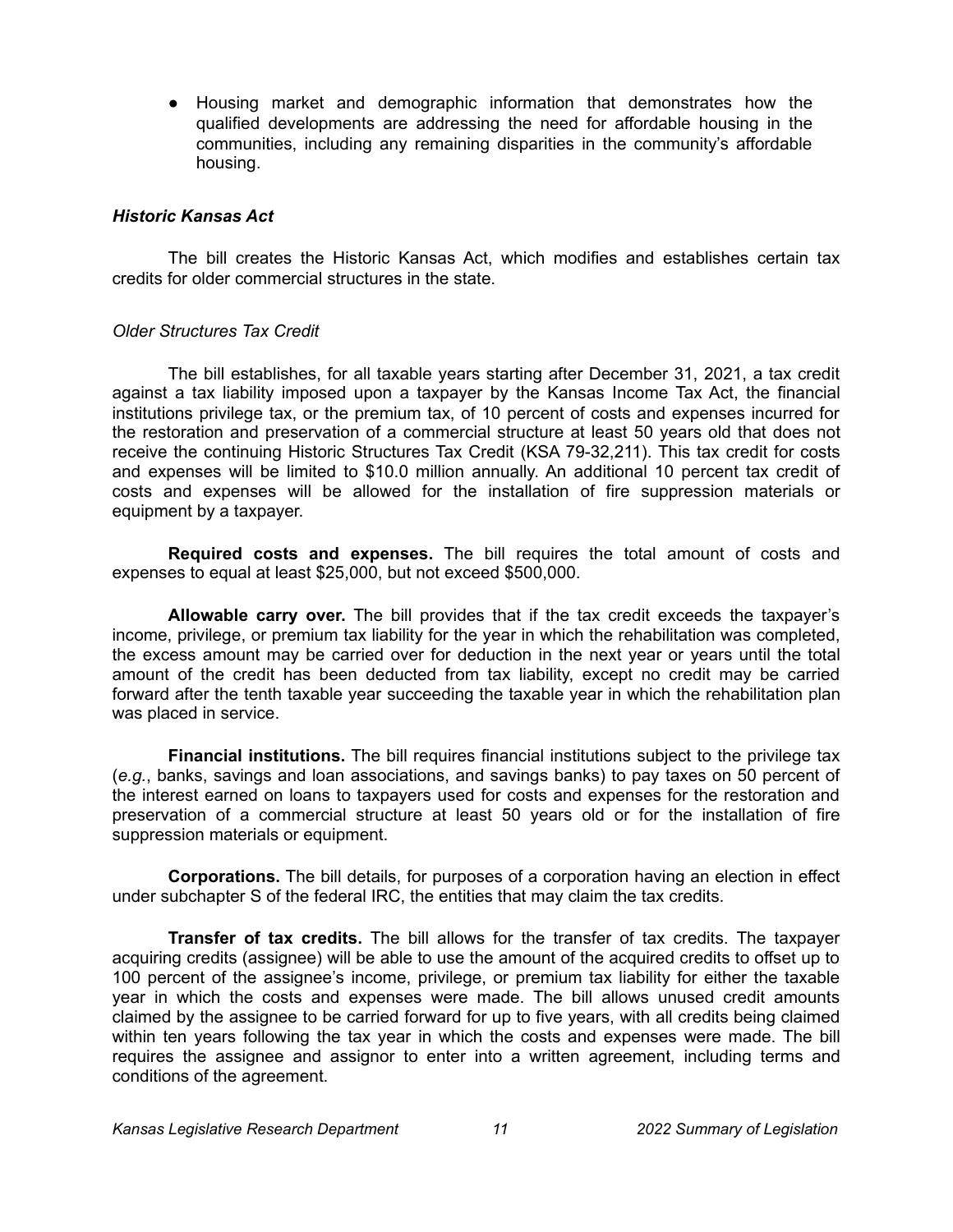**One type of credit for one structure.** The bill prohibits a person claiming a tax credit under the provisions of the bill from claiming a tax credit for the same structure under the continuing Historic Structures Tax Credit.

**Rules and regulations – Department of Revenue.** The bill authorizes the Director of Taxation to adopt rules and regulations necessary for the efficient and effective administration of the provisions of this section of the bill.

## *Historic Structures Tax Credit – Amendments*

The bill amends the Historic Preservation Tax Credit by adding two tax credits, pursuant to a qualified rehabilitation plan by a qualified taxpayer if the total amount of expenditures equals \$5,000 or more. The credits will equal:

- 30 percent of qualified expenditures incurred in the restoration and preservation of a qualified historic structure located in a city with a population between 9,500 and 50,000; and
- 40 percent of qualified expenditures incurred in the restoration and preservation of a qualified historic structure located in a city with a population of less than 9,500.

Under continuing law, a historic structures tax credit is permitted for 25 percent of qualified expenditures for restoration and preservation if the total amount of expenditures equals \$5,000 or more.

**Cap on tax credits.** The bill eliminates the cap on allowable tax credits of \$3.75 million.

**Financial institutions.** The bill requires the financial institutions specified in the bill to pay taxes on 50 percent of the interest earned on loans to qualified taxpayers used for qualified expenditures for the restoration and preservation of a qualified historic structure.

**Rules and regulations – State Historical Society.** The bill authorizes the Executive Director of the Kansas State Historical Society to adopt rules and regulations necessary for the efficient and effective administration of the provisions of this section of the bill.

## *Kansas Rural Home Loan Guarantee Act*

The bill enacts the Kansas Rural Home Loan Guarantee Act (Act). The provisions of the Act will be administered by the KHRC, and loan transactions eligible for a guarantee will include the construction or renovation of a single-family home in a rural county. The total amount of loans guaranteed under the Act will be limited to \$2.0 million. The loan amount to be guaranteed cannot exceed \$100,000 per unit.

#### *Definitions*

The bill establishes definitions for the following terms under the Act: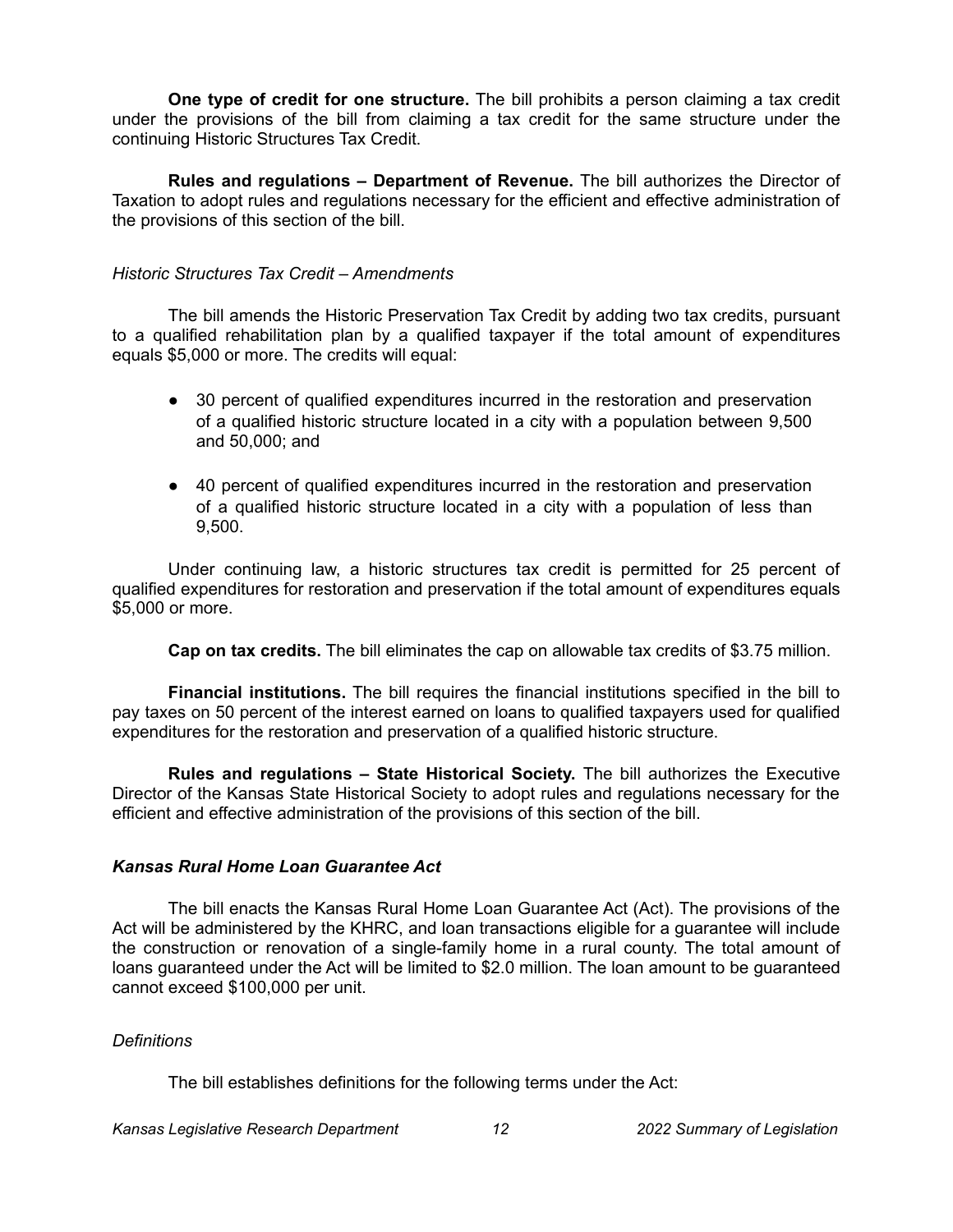- "Financial institution" means any bank, trust company, savings bank, credit union, savings and loan association, or any other lending institution that is approved by the KHRC;
- "Loan" means a transaction with a financial institution to provide financing for the construction or renovation of a single-family home in a rural county; and
- "Rural county" means any county in Kansas with a population of less than 10,000, as certified to the Secretary of State on July 1 of the preceding year.

## *Loan Guarantees Against Risk of Default for Rural Housing Loans; State Housing Trust Fund; Administration of the Act*

The bill authorizes the KHRC to enter into agreements with financial institutions to provide loan guarantees against risk of default for rural housing loans, as provided in this act. The bill includes a provision specific to the filing of a claim related to a payment for loan guarantee under the State Housing Trust Fund (Fund).

In addition, the bill requires eligible financial institutions to apply all usual lending standards to determine the creditworthiness of eligible borrowers. The financial institution originating the loan will be responsible for monitoring the loan and, in the case of default, working with the borrower to obtain collateral. The bill specifies the financial institution will be in the first position, and the State in the second position, to recover on the loan.

The KHRC will be required to administer provisions and the Act and to adopt rules and regulations for the Act's implementation, including the development of an application process. The loan guarantee agreement for this program will be required to include reporting requirements and financial standards that are appropriate for the type of loan for the borrower. The KHRC will be permitted to impose fees and charges, as necessary, to recover administrative costs.

## *Loan Agreements, Backing by the Fund; Appraised Value*

The bill provides that each agreement entered into by the KHRC to guarantee against default on a loan transaction must be backed by the Fund and must receive prior approval by the KHRC or its designee.

The bill specifies eligible costs for the loan transactions subject to the Act, including:

- Land and building purchases;
- Renovation and new construction costs;
- Equipment and installation costs;
- Pre-development costs that may be capitalized;
- Financing;
- Capitalized interest during construction; and
- Consultant fees that do not include staff costs.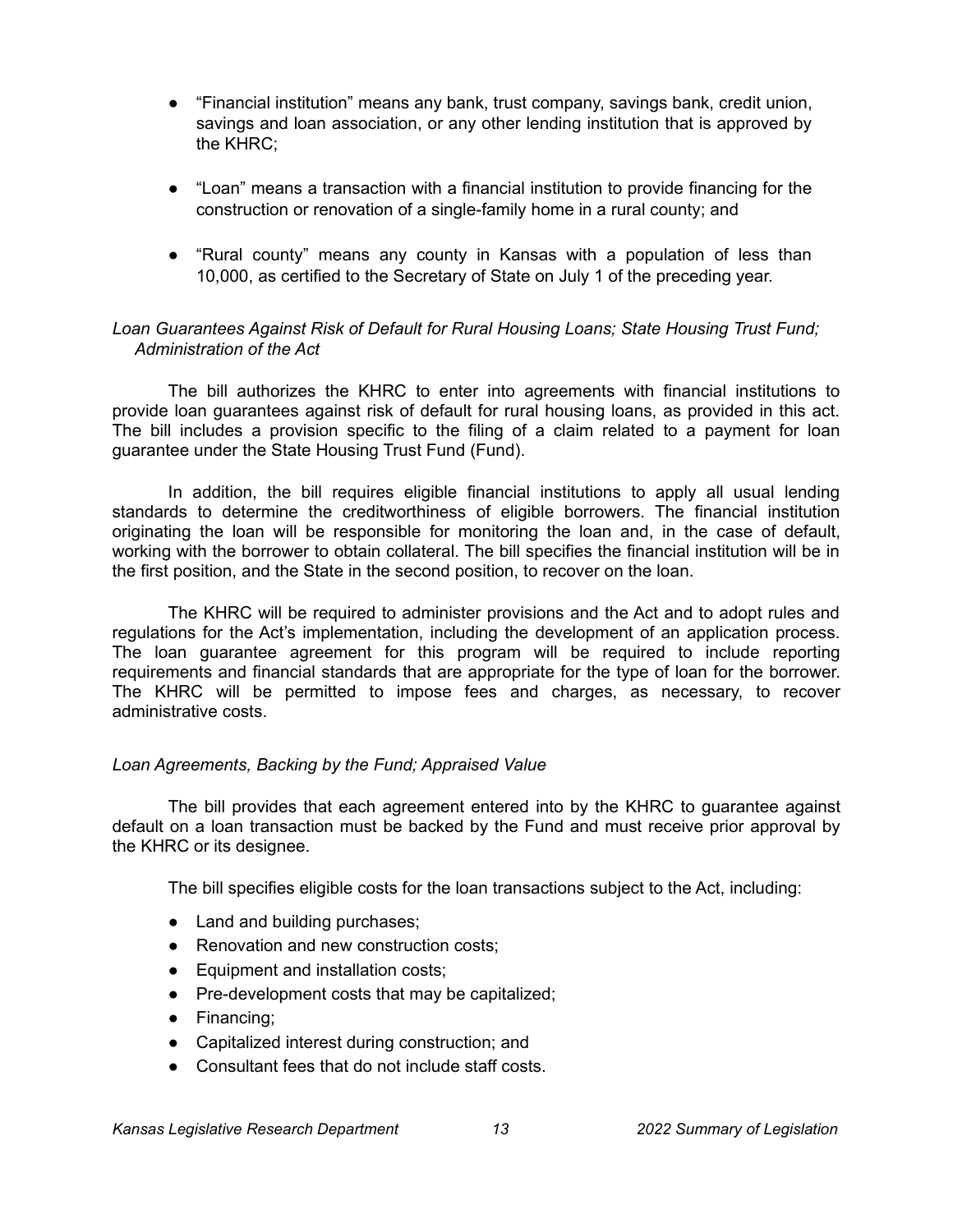The bill provides that the portion of the loan guaranteed by the KHRC must be for the amount of the loan that exceeds 80 percent of the appraised value of the home. The bill further provides that no loan amount above 125 percent of the appraised value of the home may be guaranteed by the KHRC.

The bill specifies that the total amount of loans guaranteed by the KHRC may not exceed \$2.0 million and limits the loan amount guaranteed per unit to \$100,000. The bill includes provisions relating to the fees and charges received by the KHRC under the Act. Each receipt will be deposited to the credit of the Fund.

## *Reporting to the Legislature*

The bill also requires the KHRC, beginning with the 2023 Legislative Session, to annually prepare a report of activity related to the Act that will include new loans, loan repayment status, and other relevant information regarding these activities. The bill requires the report to be submitted at the beginning of each regular session to the House Committee on Appropriations or the appropriate budget committee and the Senate Committee on Ways and Means or the appropriate subcommittee.

## *Residential Real Estate Appraisals in Rural Counties*

The bill authorizes appraisers to exclude the sales comparison approach in rural county mortgage financing appraisals if the property is unique in style or square footage, or both, and if there exists a lack of available comparable sales within 30 miles of the property.

The bill requires the appraiser, in the appraisal report, to provide an explanation of the reasons for exclusion of the sales comparison approach and requires the appraiser to document the appraiser's efforts to obtain comparable sales or market data.

The bill prohibits a financial institution from declining to proceed with a mortgage finance transaction due to exclusion of the sales comparison approach, unless the approach is required for such mortgage finance transaction loan to be guaranteed or sold in the secondary market.

The bill defines the following terms:

- "Financial institution" means a bank, national banking association, savings and loan association, savings bank, trust company, credit union, finance company, or other lending institution; and
- "Rural county" means any county in Kansas with a population of less than 10,000, using census data certified to the Secretary of State pursuant to KSA 11- 201.

## *Kansas Rural Housing Incentive District Act Amendments*

The bill amends the Kansas Rural Housing Incentive District Act (RHID Act) to expand the use of bond proceeds and other funds under the Act to include residential renovation of the